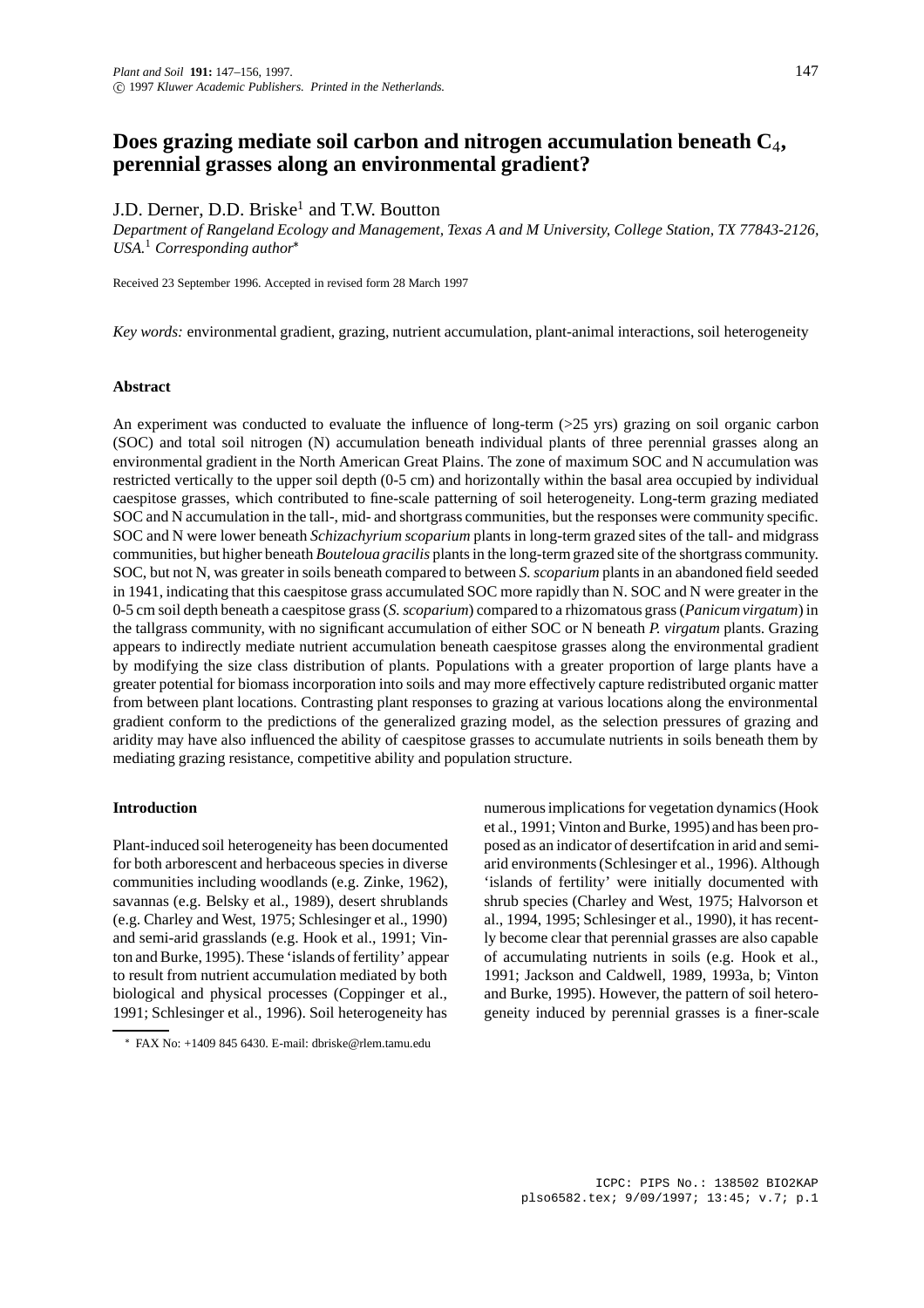than that associated with shrubs (Schlesinger et al., 1996).

Soil organic carbon (SOC) and total soil nitrogen (N) accumulation beneath several species of caespitose (syn. bunchgrass) grasses has been documented in both semi-arid and mesic environments (Hook et al., 1991; Rice et al., 1994; Vinton, 1994; Vinton and Burke, 1995). Caespitose grasses are characterized by the compact arrangement of a large number of tillers within a relatively small basal area and the absence of rhizomes and stolons (Briske, 1991). In contrast, rhizomatous and stoloniferous grasses have a more diffuse arrangement of tillers and generally greater plant basal area and have been shown to induce less soil heterogeneity compared to caespitose grasses in a shortgrass steppe (Vinton and Burke, 1995). However, the mechanisms and ecological consequences associated with the occurrence of fine-scale soil heterogeneity and the contrasting response between caespitose and rhizomatous grasses merit additional research emphasis. For example, does nutrient accumulation beneath individual plants extend to the zone of nutrient accumulation of neighboring plants, or is it restricted to the immediate proximity of each plant? What are the temporal requirements associated with the progression from coarse-scale to fine-scale soil heterogeneity in grasslands dominated by caespitose species?The available evidence suggests that decadal time periods are required for both SOC and N accumulation in soils beneath caespitose grasses (Burke et al., 1995).

Grazing has been documented to modify both the magnitude and distribution of SOC and N (e.g., Kieft, 1994; Milchunas and Lauenroth, 1993; Ruess and McNaughton, 1987), as well as the relative proportion of each of these resources at the plant community level. However, it is less clear how grazing may potentially modify nutrient accumulation beneath individual caespitose grasses. Long-term intensive grazing may decrease the input of organic matter into soils in the immediate vicinity of individual plants and eventually reduce nutrient concentrations beneath plants by limiting availability of photosynthetic and/or meristematic tissues necessary for growth (e.g. Briske and Richards, 1995). A reduction in organic matter input into soils beneath these plants may potentially diminish soil nutrient accumulation and alter their relative competitive ability. Consequently, grazing-induced degradation of caespitose grass populations may be partially mediated by a reduction of SOC and N in soils beneath plants.

An experiment was conducted to evaluate SOC and N accumulation in soils beneath plants of three  $C_4$ , perennial grasses along an east-west environmental gradient in the North American Great Plains. This gradient has previously been utilized to compare nutrient accumulation beneath contrasting grass growth forms (Vinton, 1994). We tested the hypotheses that: 1) the spatial distribution of SOC and N gradually diminished from the center of individual plants to areas between plants, 2) SOC and N are greater in soils beneath compared to between caespitose grasses in an abandoned field seeded in 1941, 3) SOC and N are greater in soils beneath caespitose compared to rhizomatous grasses in a mesic grassland, and 4) SOC and N are lower in soils beneath caespitose grasses in sites with a history of long-term grazing by domestic cattle compared to long-term ungrazed sites. These hypotheses were evaluated with dominant grasses in tallgrass (*Schizachyrium scoparium*, caespitose; *Panicum virgatum*, rhizomatous), midgrass (*S. scoparium*), and shortgrass (*B. gracilis*, caespitose) communities. Plants of each species were evaluated in both a long-term  $(> 25 \text{ yrs})$ grazed and ungrazed site within each of the three communities.

#### **Materials and methods**

## *Site descriptions*

The tallgrass community site, Konza Prairie Research Natural Area, was located on a midslope topographical position in the Flint Hills of eastern Kansas, near Manhattan (39 $\degree$ 05' N, 96 $\degree$ 35' W). Vegetation is dominated by *Andropogon gerardii* Vitman, *Sorghastrum nutans* L., *S. scoparium*, and *P. virgatum* with a mean annual net primary productivity (ANPP) of 4,000 kg  $ha^{-1}$ . Annual mean precipitation is 835 mm and annual mean temperature is 12.8 C (Bark, 1987). The midgrass community site was located on a midslope topographical position in west-central Kansas at Fort Hays State University (38°52' N, 99°23' W), where *S*. *scoparium*, *A. gerardii*, and *B. curtipendula* (Michx.) Kunth comprise the dominant species, and mean ANPP is 2,200 kg ha<sup>-1</sup>. This location has an mean annual precipitation of 588 mm and annual mean temperature of 11.9 °C (Hulett and Tomanek, 1969). The shortgrass community site was located on a swale topographical position at the Central Plains Experimental Range (CPER) in north-central Colorado, approximately 60 km northeast of Fort Collins  $(40^{\circ}49' \text{ N}, 107^{\circ}46' \text{ W})$ .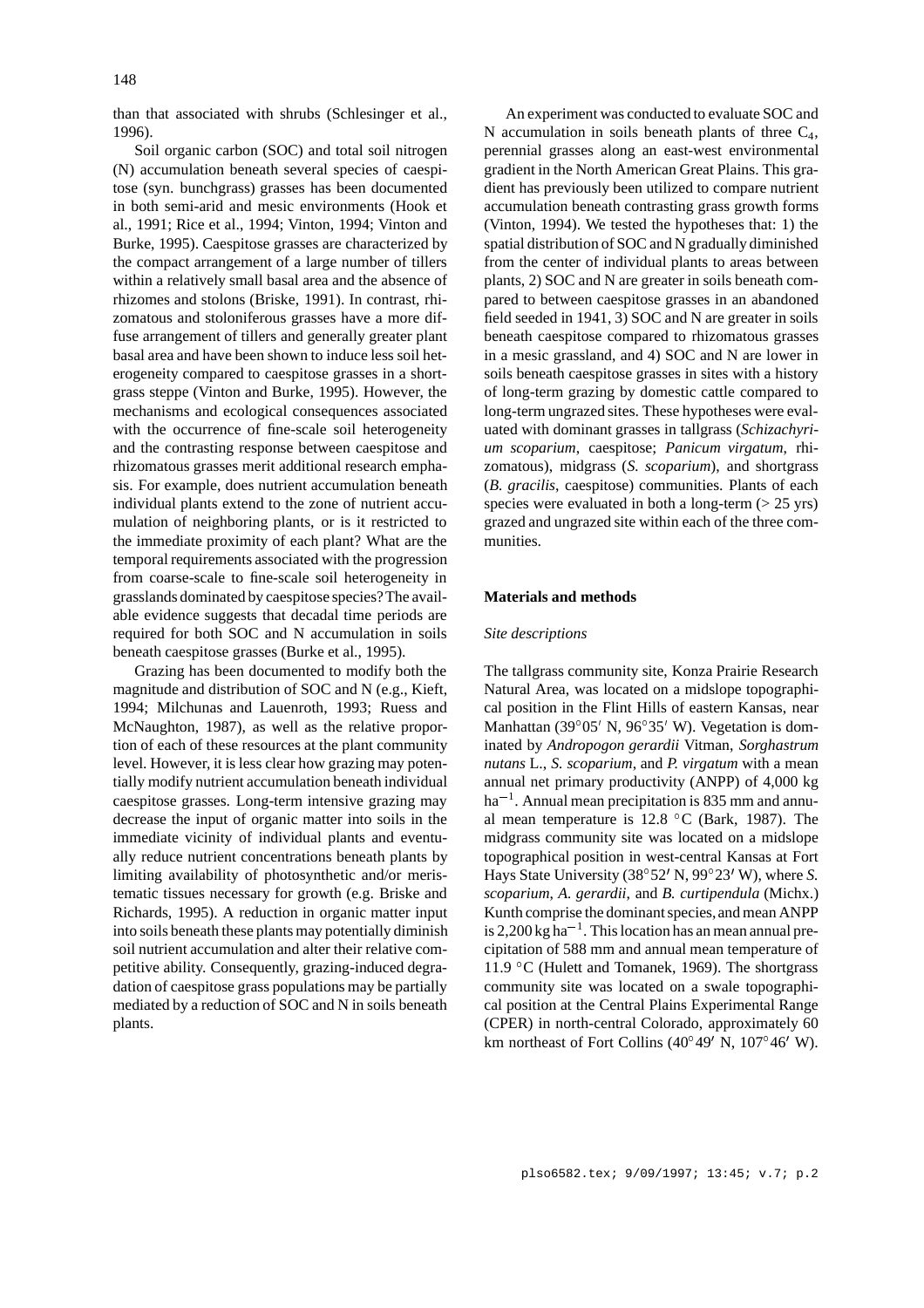Mean annual precipitation is 321 mm and mean annual temperature is  $8.6 \degree C$  (Lauenroth and Sala, 1992). Vegetation is predominately (90% of basal area) *B. gracilis* (Milchunas et al., 1989), and mean ANPP is  $1,000 \text{ kg}$  ha<sup>-1</sup>. Long-term ungrazed (since 1969, 1908) and 1939 for the tallgrass, midgrass and shortgrass sites, respectively) and nearby moderately grazed sites were sampled within each community.

## *Sampling methods*

SOC and N directly beneath, between, and at the periphery of plants, within long-term grazed and ungrazed sites in each community, were determined by the collection of soil samples from ten pairs of equidistant plants in June 1994. The mean distance between plants in a pair was 20 cm at each community, and tiller number plant<sup> $-1$ </sup> was counted for each plant pair. The relatively large plant basal areas of *S. scoparium* plants in grazed compared to ungrazed sites within the tallgrass community very likely resulted from the greater grazing avoidance associated with large compared to small plants (Ganskopp et al., 1992; Truscott and Currie, 1989). Additional soil samples were collected from ten pairs of rhizomatous *P. virgatum* plants in the tallgrass community and *S. scoparium* plants seeded on abandoned cropland in 1941 near Fort Hays State University (Riegel et al., 1963). These data provide a comparison between caespitose and rhizomatous grasses in the tallgrass community, and a temporal reference for the accumulation of SOC and N within soils beneath caespitose grasses, respectively.

Two soil cores  $(2 \text{ cm diameter} \times 30 \text{ cm deep})$  were collected from five locations for each pair of plants and pooled to reduce sample variability. Locations included: 1) plant centers, 2) midpoint between plant peripheries, and 3) the periphery of both plants. Soil cores were divided into three depth increments (0-5, 5-15 and 15-30 cm) and large roots (>2 mm) were removed by passing the soil through a 2 mm sieve. These soils were dried at 60 °C for 5 days. Fine-earth soil bulk density was determined on ten additional soil cores  $(2 \times 30 \text{ cm})$  taken directly beneath and between plants for each grazed and ungrazed site in the three communities. Soil passing a 2 mm sieve was dried at 105 C for five days and weighed with soil volume calculated using the volume of a cylinder. Rock fragments (particle size > 2 mm) were dried and weighed and their volume was determined through water displacement (Vincent and Chadwick, 1994). Fine-earth soil bulk density was calculated by subtracting rock fragment

weight and volume from total weight and core volume (Vincent and Chadwick, 1994).

Soil samples were ground with a ring pulverizer (Model TE250, Angstrom, Inc., Belleville, Michigan, USA) and analyzed for SOC (Niewenhuize et al., 1994) and N using a Carlo-Erba NA1500 (Fisons Instruments, Danvers, Massachusetts, USA) elemental analyzer. Average precision (standard deviation for triplicate samples) was 0.25 g kg<sup>-1</sup> for SOC and 0.025  $g \text{ kg}^{-1}$  for N. Pool sizes of SOC and N in a cylinder directly beneath the basal area of individual plants were expressed on a tiller plant<sup> $-1$ </sup> basis to allow comparisons among plants with similar basal areas, but varying numbers of tillers plant<sup>-1</sup>. A cylinder directly beneath the basal area of individual plants was selected because this volume provided the least arbitrary approach for defining a resource volume directly accessible to the plant. Within this cylinder, SOC and N pools were calculated by multiplying pools (g  $m^{-2}$ ) by the plant basal area  $\rm (cm^2)$  and dividing the product by 10,000 for expression on a g  $cm^{-2}$  basis, which is an appropriate scale for individual plant investigations. Division of this pool size by the number of tillers in a plant allowed expression of this pool size on a tiller plant<sup>-1</sup> basis. Logistic regression equations were developed to estimate spatial patterning of SOC and N among sample points within a soil core location.

## *Statistical analyses*

The experiment was analyzed as a split-plot design with grazing and soil core location comprising the main factors and soil depth designated as the split factor. Communities were not replicated across the environmental gradient so analyses were performed separately for each community. The error term used to test main factors was the interaction of the main factors while the split factor and interactions were tested with the residual error (Steel and Torrie, 1980, p 377). Data from soil core locations beneath plants in each pair and the periphery locations were pooled leaving three soil core locations in each community (i.e. beneath plants, between plants, and plant periphery). Data were analyzed for each community using GLM procedures (SAS Institute Inc., 1988) and means were separated with Bonferroni t-tests when a factor was signifcant (*p*<0.05). Data collected from *S. scoparium* plant pairs in the seeded field were analyzed using t-tests with comparisons contrasting soil core locations beneath and between plants within a soil depth.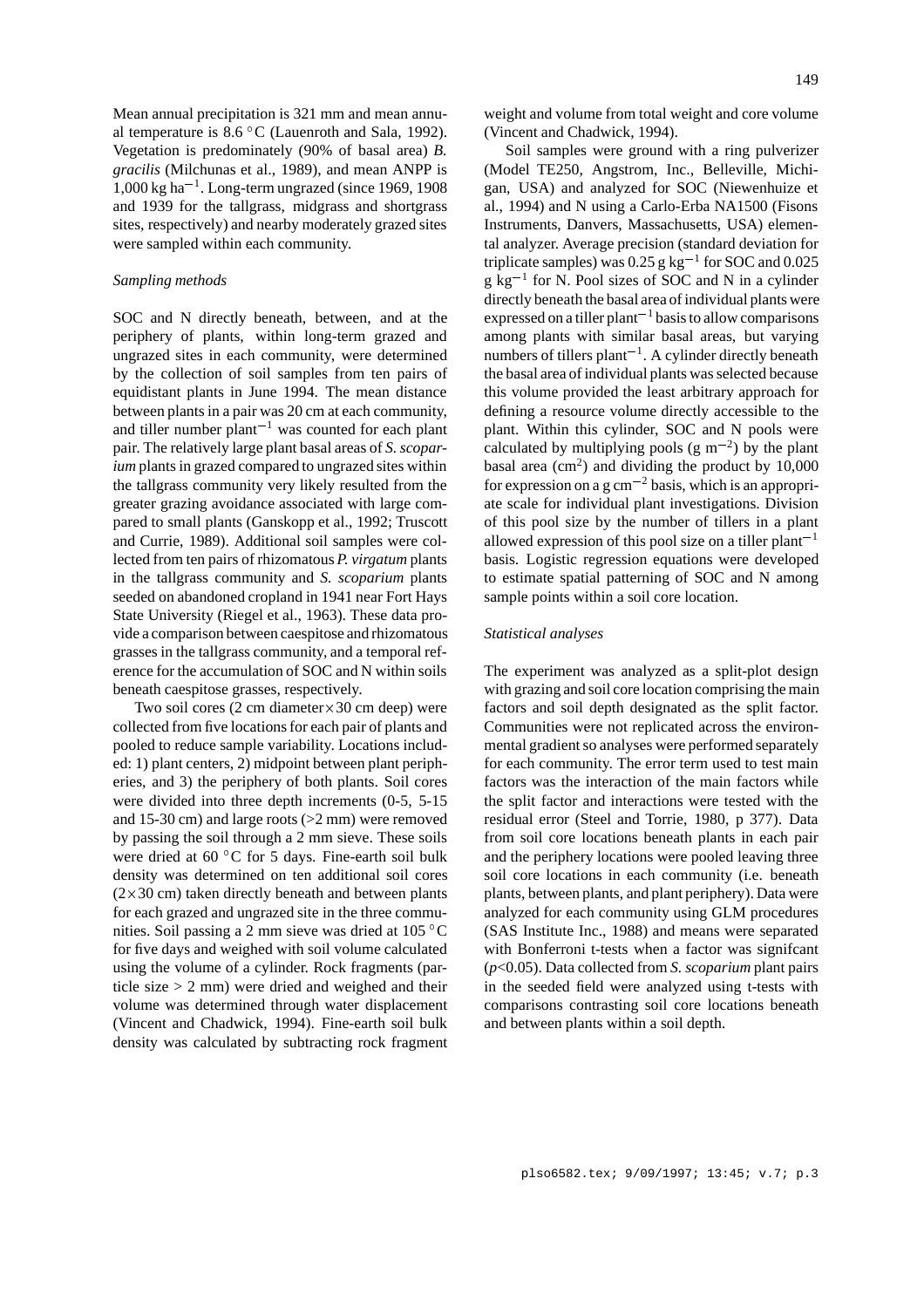*Table 1*. Mean  $(\pm \text{ SE})$  values for soil attributes within three communities along an environmental gradient in the North American Great Plains. Letters indicate significant (*p*<0.05) differences among soil depths within a soil core location (GLM, *n*=10)

| Community         | Depth<br>(cm)       | Soil pH                                     | <b>Bulk</b> density<br>$(g \text{ cm}^{-3})$ |
|-------------------|---------------------|---------------------------------------------|----------------------------------------------|
| <b>Tallgrass</b>  | $0 - 5$             | $6.32 + 0.02^a$                             | $0.91 + 0.02^a$                              |
|                   | $5 - 15$<br>$15-30$ | 6.16+0.03 <sup>b</sup><br>$6.47 + 0.08^{c}$ | $1.13 + 0.01^b$<br>$1.22+0.01c$              |
| Midgrass          | $0 - 5$             | $8.06 + 0.02^a$                             | $0.92 + 0.02^a$                              |
|                   | $5 - 15$            | $8.21 + 0.02^b$                             | $1.05 + 0.02^b$                              |
|                   | $15-30$             | $8.31 + 0.02^c$                             | $1.09 + 0.03^b$                              |
| <b>Shortgrass</b> | $0 - 5$             | 8.10 $\pm$ 0.09 <sup>a</sup>                | $1.21 \pm 0.02^a$                            |
|                   | $5 - 15$            | $8.55 \pm 0.06^b$                           | $1.23 + 0.02^a$                              |
|                   | $15-30$             | $8.63 + 0.04b$                              | $1.21 + 0.02a$                               |

## **Results**

#### *Soil attributes and root biomass*

Soil bulk density and soil pH did not differ significantly beneath or between plants or within long-term grazed or ungrazed sites in any of the communities (data not shown). Soil bulk density increased with depth for all three communities (Table 1). Soil pH in the upper soil depth (0-5 cm) was significantly different compared to the lower soil depths in all three communities (Table 1).

Large root biomass was signifcantly greater in the 0-5 cm soil depth beneath compared to between plants of all species from both grazing histories (Table 2). Large root biomass in the 0-5 cm soil depth was signifcantly lower beneath *S. scoparium* plants in long-term grazed sites at both the tall- and midgrass communities, while no signifcant effect was associated with grazing history for *B. gracilis* plants in the shortgrass community. Large root biomass between plants exposed to the contrasting grazing histories did not differ significantly at any soil depth in any community.

## *Soil organic carbon and total nitrogen*

SOC and N within the 0-5 cm soil depth beneath caespitose grasses along the environmental gradient were highest for *S. scoparium* plants in the midgrass community and lowest for *B. gracilis* plants in the shortgrass community (Figures 1, 2). SOC and N at the plant



*Figure 1*. Pools (mean $\pm$ SE) of soil organic carbon (g m<sup>-2</sup>) in soils beneath, at the periphery and between dominant caespitose grasses in a long-term (>25 yrs) ungrazed site at each community (**a**, **c** and **e**), and beneath caespitose grasses only in long-term (>25 yrs) grazed and ungrazed communities along an environmental gradient in the North American Great Plains (**b**, **d** and **f**). Asterisks (\*) indicate a significant (*p*<0.05) difference within a soil depth.

periphery and between plant locations were not significantly different within any soil depth in any community (Figures 1, 2, 3).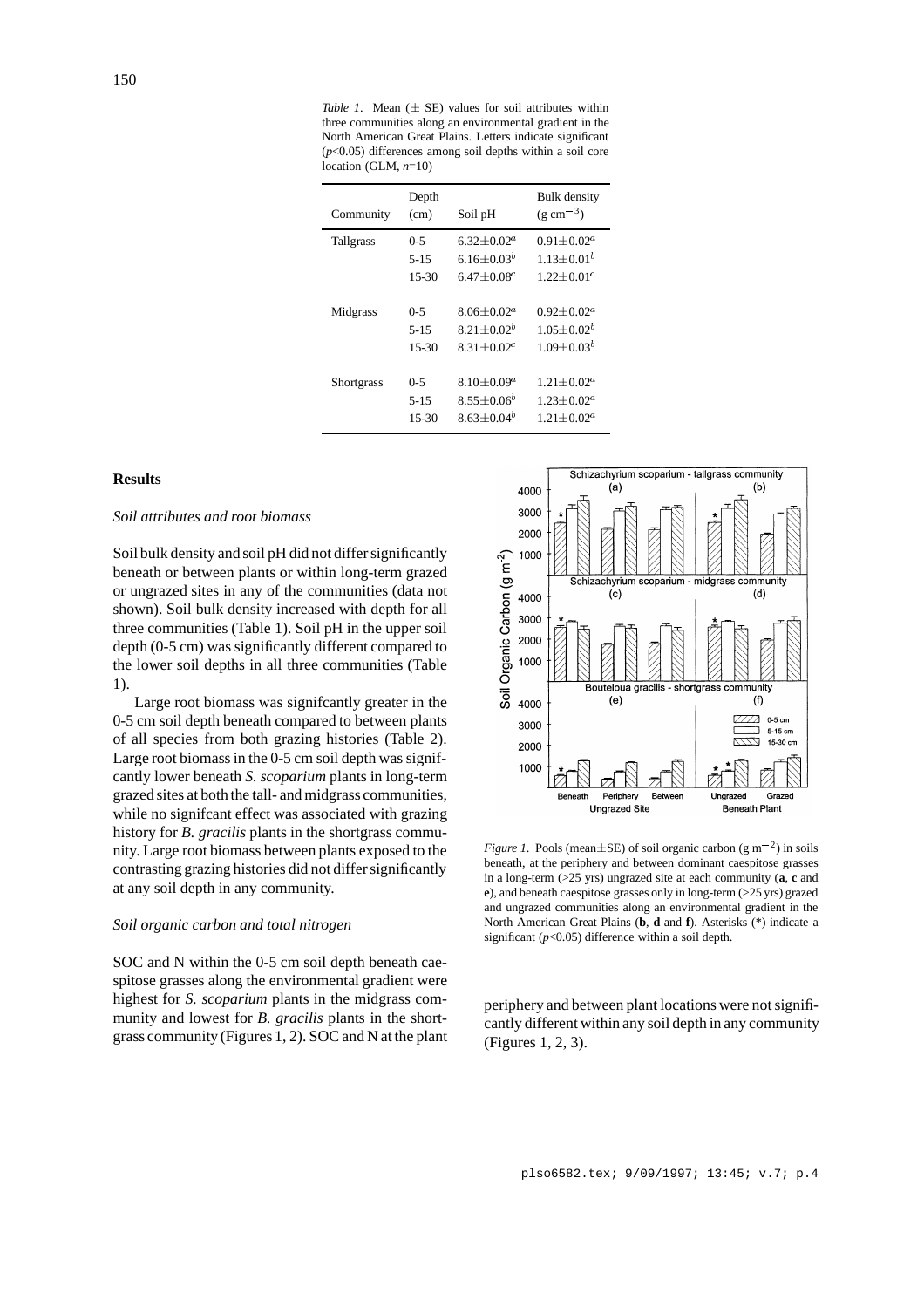*Table 2.* Mean ( $\pm$ SE) values for large root (> 2 mm) biomass (g cm<sup>-3</sup>) beneath and between caespitose grasses within three communities along an environmental gradient in the North American Great Plains. Letters indicate signifcant (*p*<0.05) differences between grazing histories within each soil depth for each species. Asterisks indicate significant differences  $(p<0.05)$  beneath and between plants within each soil depth in a grazing history for each species (GLM, *n*=10)

|                        |          |           | Large root biomass                |                     |  |
|------------------------|----------|-----------|-----------------------------------|---------------------|--|
|                        | Grazing  | Depth     | <b>Beneath</b>                    | <b>Between</b>      |  |
| Species                | history  | (cm)      | plant                             | plant               |  |
| Schizachyrium          | Ungrazed | $0 - 5$   | $0.0766 + 0.0136^{a*}$            | $0.0246 + 0.0047$   |  |
| scoparium,             |          | $5 - 15$  | $0.0067 + 0.0020$                 | $0.0046 \pm 0.0011$ |  |
| tallgrass<br>community |          | 15-30     | $0.0008 \pm 0.0002$               | $0.0010 \pm 0.0003$ |  |
|                        | Grazed   | $0-5$     | $0.0445 + 0.0086*$                | $0.0255 + 0.0075$   |  |
|                        |          | $5 - 15$  | $0.0038 + 0.0006$                 | $0.0042 + 0.0005$   |  |
|                        |          | $5 - 30$  | $0.0017 \pm 0.0005$               | $0.0013 \pm 0.0003$ |  |
| Schizachyrium          | Ungrazed | $0 - 5$   | $0.0826 \pm 0.0157$ <sup>a*</sup> | $0.0263 \pm 0.0050$ |  |
| scoparium,             |          | $5 - 15$  | $0.0180 + 0.0013^{b}$             | $0.0128 + 0.0022$   |  |
| midgrass               |          | $5 - 30$  | $0.0073 + 0.0012$                 | $0.0066 + 0.0015$   |  |
| community              |          |           |                                   |                     |  |
|                        | Grazed   | $0 - 5$   | $0.0336 + 0.0031*$                | $0.0155 + 0.0025$   |  |
|                        |          | $5 - 15$  | $0.0095 \pm 0.0013$               | $0.0059 \pm 0.0010$ |  |
|                        |          | $5 - 30$  | $0.0027 \pm 0.0004$               | $0.0030 \pm 0.0008$ |  |
| <b>Bouteloua</b>       | Ungrazed | $0 - 5$   | $0.0407 + 0.0032$ <sup>*</sup>    | $0.0091 + 0.0021$   |  |
| gracilis               |          | $5 - 15$  | $0.0049 \pm 0.0005$               | $0.0059 \pm 0.0010$ |  |
| shortgrass             |          | $5 - 30$  | $0.0028 \pm 0.0004$               | $0.0021 \pm 0.0005$ |  |
| community              |          |           |                                   |                     |  |
|                        | Grazed   | $0 - 5$   | $0.0379 + 0.0025*$                | $0.0080 + 0.0041$   |  |
|                        |          | $5 - 15$  | $0.0044 \pm 0.0006$               | $0.0043 \pm 0.0008$ |  |
|                        |          | $15 - 30$ | $0.0024 + 0.0005$                 | $0.0021 + 0.0005$   |  |

For *S. scoparium* plants in the tallgrass community, SOC and N in the 0-5 cm soil depth were significantly higher (16% and 10% for SOC and N, respectively) beneath compared to between plants in the ungrazed site (Figures 1a, 2a). SOC and N in the 0-5 cm soil depth beneath plants were significantly lower (23% and 18%, respectively) in the long-term grazed compared to the ungrazed site (Figures 1b, 2b). Pool sizes tiller<sup>-1</sup> plant<sup>-1</sup> were significantly ( $p<0.10$ ) higher (36% for both SOC and N) in the long-term grazed compared to the ungrazed site (Table 3).

For *S. scoparium* plants in the midgrass community, results followed the same trend as in the tallgrass community. SOC and N in the 0-5 cm soil depth were significantly higher (45% and 25%, respectively) beneath compared to between plants in the ungrazed site (Figures 1c, 2c). SOC and N in the 0-5 cm soil depth beneath plants were significantly lower (24%

and 19%, respectively) in the long-term grazed compared to the ungrazed site (Figures 1d, 2d). SOC and N pool sizes tiller<sup>-1</sup> plant<sup>-1</sup> were significantly higher (66% and 100%, respectively) in the long-term grazed compared to the ungrazed site (Table 3).

For *B. gracilis* plants in the shortgrass community, SOC and N in the 0-5 cm soil depth were significantly higher (41% and 30%, respectively) beneath compared to between plants in the ungrazed site (Figures 1e, 2e). In contrast to the two previous communities, SOC and N were significantly higher in the 0-5 cm (43% and 53%, respectively) and 5-15 cm (55% and 75%, respectively) soil depths in long-term grazed compared to the ungrazed site (Figures 1f, 2f). Correspondingly, pool size tiller<sup>-1</sup> plant<sup>-1</sup> for SOC was 19% higher in the long-term ungrazed compared to the grazed site, while no difference was observed for N (Table 3).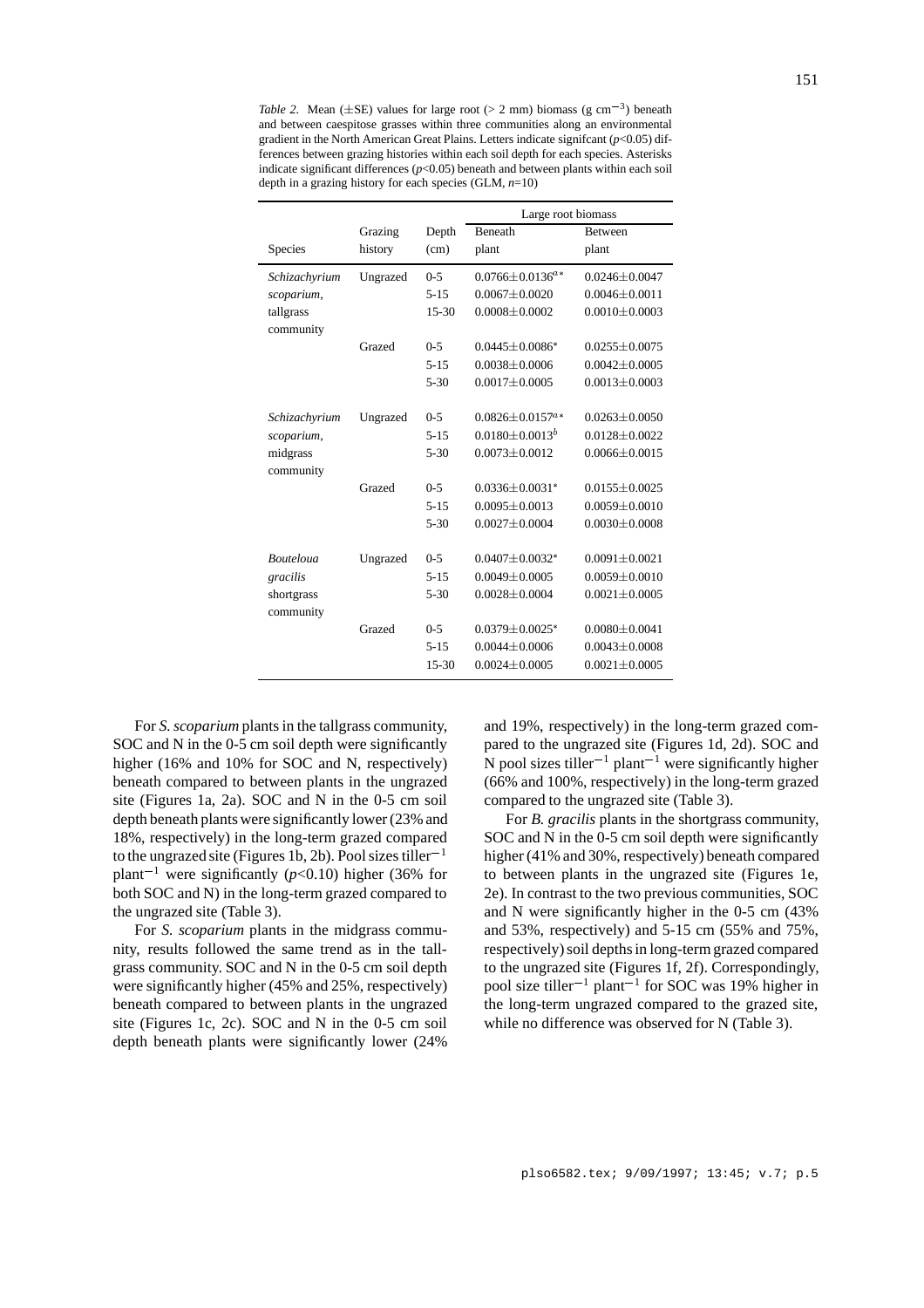*Table 3*. Relationship of soil organic carbon and total nitrogen (means  $\pm$  SE) from cores beneath caespitose grasses (depth = 30 cm) to plant structure within three communities along an environmental gradient in the North American Great Plains. Pool size directly beneath plants was calculated as the product of total pool size (g m<sup>-2</sup>) and individual plant basal area (cm<sup>2</sup>) divided by 10,000. Expression of pool size below plants on a tiller plant<sup>-1</sup> basis was determined by dividing tiller plant<sup>-1</sup> into pools below plants. Asterisks indicate significant (\* p<0.10, \*\* p<0.05) differences between grazing histories within each community (t-test, *n*=10)

|                               |                                                              | Organic carbon         |                     | Total nitrogen       |                     |
|-------------------------------|--------------------------------------------------------------|------------------------|---------------------|----------------------|---------------------|
| <b>Species</b>                |                                                              | Ungrazed               | Grazed              | Ungrazed             | Grazed              |
| Schizachyrium                 | basal area $\text{cm}^2$ )                                   | $96+13**$              | $172 + 23$          | $96 \pm 13**$        | $172 + 23$          |
| scoparium                     | pool size below plant                                        |                        |                     |                      |                     |
| tallgrass<br>community        | $(g$ plant <sup>-1</sup> )                                   | $86 \pm 11**$          | $135 + 20$          | $6.9 \pm 0.9$ **     | $10.8 + 1.6$        |
|                               | $(g \text{ cm}^{-2} \text{ plant}^{-1})$                     | $0.902 \pm 0.032**$    | $0.780 \pm 0.018$   | $0.073 \pm 0.002$ ** | $0.062 \pm 0.001$   |
|                               | (tiller number plant <sup>-1</sup> )                         | $77+10**$              | $49 + 6$            | $77+10**$            | $49 + 6$            |
|                               | $(g \text{ cm}^{-2} \text{ tiller}^{-1} \text{ plant}^{-1})$ | $0.0135 \pm 0.0017$ *  | $0.0184 + 0.0022$   | $0.0011 + 0.0001*$   | $0.0015 \pm 0.0002$ |
| Schizachyrium<br>scoparium    | basal area $\text{cm}^2$ )<br>pool size below plant          | $187 + 17$             | $218 \pm 13$        | $187 + 17$           | $218 \pm 13$        |
| midgrass<br>community         | $(g$ plant <sup>-1</sup> )                                   | $145 \pm 13$           | $164 + 15$          | $14.2 + 1.3$         | $15.7 + 1.4$        |
|                               | $(g cm^{-2} plant^{-1})$                                     | $0.779 \pm 0.021$      | $0.748 + 0.036$     | $0.076 + 0.002$      | $0.071 + 0.003$     |
|                               | (tiller number plant <sup>-1</sup> )                         | $231 \pm 14***$        | $132 + 9$           | $231 \pm 14$ **      | $132 + 9$           |
|                               | $(g \text{ cm}^{-2} \text{ tiller}^{-1} \text{ plant}^{-1})$ | $0.0035 \pm 0.0002$ ** | $0.0058 + 0.0004$   | $0.0003 + 0.0000$ ** | $0.0006 + 0.0000$   |
| <b>Bouteloua</b><br>gracilis, | basal area $\text{cm}^2$ )<br>pool size below plant          | $257 \pm 14$           | $240 \pm 10$        | $257 \pm 14$         | $240 \pm 10$        |
| shortgrass                    | $(g$ plant <sup>-1</sup> )                                   | $66+4**$               | $80 + 5$            | $5.7 \pm 0.3$ **     | $7.7 + 0.6$         |
| community                     | $(g \text{ cm}^{-2} \text{ plant}^{-1})$                     | $0.258 \pm 0.008$ **   | $0.337 \pm 0.024$   | $0.022 \pm 0.001$ ** | $0.032 \pm 0.003$   |
|                               | (tiller number plant <sup>-1</sup> )                         | $142 \pm 12$ **        | $223 + 19$          | $142 \pm 12$ **      | $223 \pm 19$        |
|                               | $(g \text{ cm}^{-2} \text{ tiller}^{-1} \text{ plant}^{-1})$ | $0.0019 \pm 0.0002$    | $0.0016 \pm 0.0002$ | $0.0002 \pm 0.0000$  | $0.0002 \pm 0.0000$ |

*Table 4.* Mean ( $\pm$  SE) values for soil organic carbon and total nitrogen (g m<sup>-2</sup>) beneath and between *Panicum virgatum* plants in a tallgrass community (Konza Prairie Research Natural Area) and for *Schizachyrium scoparium* plants in a field seeded in 1941 near Ft. Hays State University (Hays, Kansas). Asterisks indicate a significant (*p*<0.05) difference between soil core locations within each soil depth (t-test, *n*=10)

|                            |          |          | Organic carbon     |                    | Total nitrogen   |                 |
|----------------------------|----------|----------|--------------------|--------------------|------------------|-----------------|
|                            | Depth    | Grazing  | Beneath            | <b>Between</b>     | <b>Beneath</b>   | <b>Between</b>  |
| <b>Species</b>             | (cm)     | history  | plant              | plant              | plant            | plant           |
| Panicum                    | $0 - 5$  | Ungrazed | $2129.4 \pm 86.5$  | $2106.7 \pm 72.8$  | $154.7 \pm 5.5$  | $157.7 \pm 5.0$ |
| virgatum                   |          | Grazed   | $1833.7 + 54.6$    | $1783.6 + 36.4$    | $136.5 + 3.6$    | $136.5 \pm 3.2$ |
|                            |          |          |                    |                    |                  |                 |
|                            | $5 - 15$ | Ungrazed | $2915.4 + 101.7$   | $3039.7 \pm 135.6$ | $237.3 + 6.8$    | $248.6 + 9.0$   |
|                            |          | Grazed   | $2825.0 + 90.4$    | $2881.5 + 56.5$    | $226.0 + 7.9$    | $226.0 + 5.7$   |
|                            | $15-30$  | Ungrazed | $3239.1 \pm 146.4$ | $3147.6 + 91.5$    | $292.8 + 9.2$    | $274.5 \pm 7.3$ |
|                            |          | Grazed   | $3037.8 \pm 128.1$ | $3239.1 + 73.2$    | $256.2 + 7.3$    | $274.5 + 5.5$   |
| Schizachyrium<br>scoparium | $0 - 5$  | Seeded   | $2051.6 + 119.6*$  | $1637.6 + 73.6$    | $156 + 7.4$      | $142.6 + 6.0$   |
|                            | $5 - 15$ | Seeded   |                    |                    | $189.0 \pm 6.3$  | $189.0 \pm 6.3$ |
|                            | $15-30$  | Seeded   |                    |                    | $179.9 \pm 11.4$ | $196.2 \pm 9.9$ |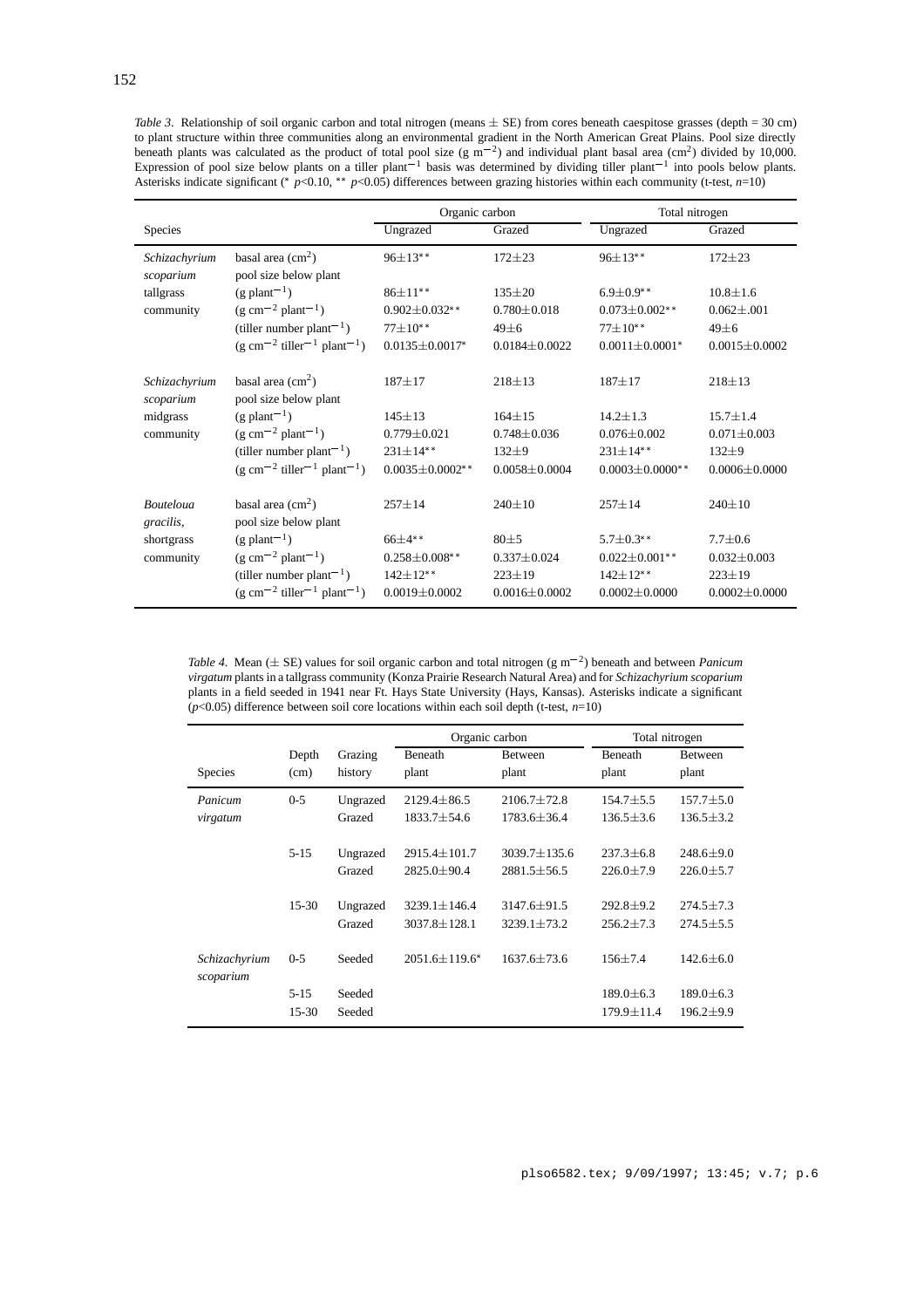

*Figure 2.* Pools (mean  $\pm$  SE) of total soil nitrogen (g m<sup>-2</sup>) in soils beneath, at the periphery and between dominant caespitose grasses in a long-term (>25 yrs) ungrazed site at each community (**a**, **c** and **e**), and beneath caespitose grasses only in long-term (>25 yrs) grazed and ungrazed communities along an environmental gradient in the North American Great Plains (**b**, **d** and **f**). Asterisks (\*) indicate a significant (*p*<0.05) difference within a soil depth.



*Figure 3.* Mean pattern (*n*=10) of soil organic carbon concentrations  $(g \text{ kg}^{-1})$  in soils beneath a pair of *Schizachyrium scoparium* plants from a long-term (>25 yrs) ungrazed site in a midgrass community near Hays, Kansas. Soil cores were collected directly beneath plants, between plants, and at the plant peripheries. Soil cores were separated into depth increments of 0-5, 5-15, and 15-30 cm. Logistic regression equations were developed to determine the distribution patterns beneath and between plants.

In the tallgrass community, SOC and N beneath and between rhizomatous *P. virgatum* plants were similar at all soil depths for both the long-term grazed or ungrazed site (Table 4). SOC and N in the 0-5 cm soil depth beneath *S. scoparium* plants were significantly greater (14% and 9%, respectively) than beneath *P. virgatum* plants in the ungrazed site (t-test, *n*=10, *p*<0.05).

In the seeded field, SOC, but not N, in the 0-5 cm soil depth beneath *S. scoparium* plants was significantly higher (25%) than between plants (Table 4). SOC and N in the 0-5 cm soil depth beneath *S. scoparium* plants were significantly lower (19% and 23%, respectively) in the seeded field compared to the ungrazed site (t-test,  $n=10$ ,  $p<0.01$ ), but were not statistically different than the grazed site (t-test,  $n=10$ ,  $p>0.05$ ).

#### **Discussion**

Caespitose grasses accumulated SOC and N in soils directly beneath individual plants and nutrient accumulation differed in response to long-term grazing along the environmental gradient.SOC and N in soils beneath *S. scoparium* plants in the tall- and midgrass communities were lower in long-term grazed sites, but higher beneath *B. gracilis* plants in the long-term grazed site in the shortgrass community. SOC, but not N, was greater in soils beneath compared to between 50-year old *S. scoparium* plants in a seeded feld. The rhizomatous grass, *P. virgatum*, in the tallgrass community, did not significantly accumulate SOC and N beneath compared to between plants in contrast to the caespitose grass, *S. scoparium*. Therefore, hypotheses one and two, pertaining to the gradual diminishment of SOC and N from the center of plants to areas between plants and greater SOC and N accumulation beneath compared to between caespitose grasses in an abandoned field seeded in 1941, respectively, were rejected. Hypothesis three addressing greater SOC and N accumulation beneath caespitose compared to rhizomatous plants was not rejected and hypothesis four which proposed lower SOC and N accumulation beneath caespitose grasses in long-term grazed compared to ungrazed sites was not rejected in two of the three communities.

The zone of maximum SOC and N accumulation was restricted vertically to the upper soil depth (0-5 cm) and horizontally within the basal area occupied by individual plants, which coincides with the location of greatest root mass for caespitose grasses (Hook et al., 1994). Root turnover is an important N input into low productivity soils in addition to the incorporation of aboveground litter (Vasquez de Aldana et al., 1996). Documentation of greater SOC and N accumulation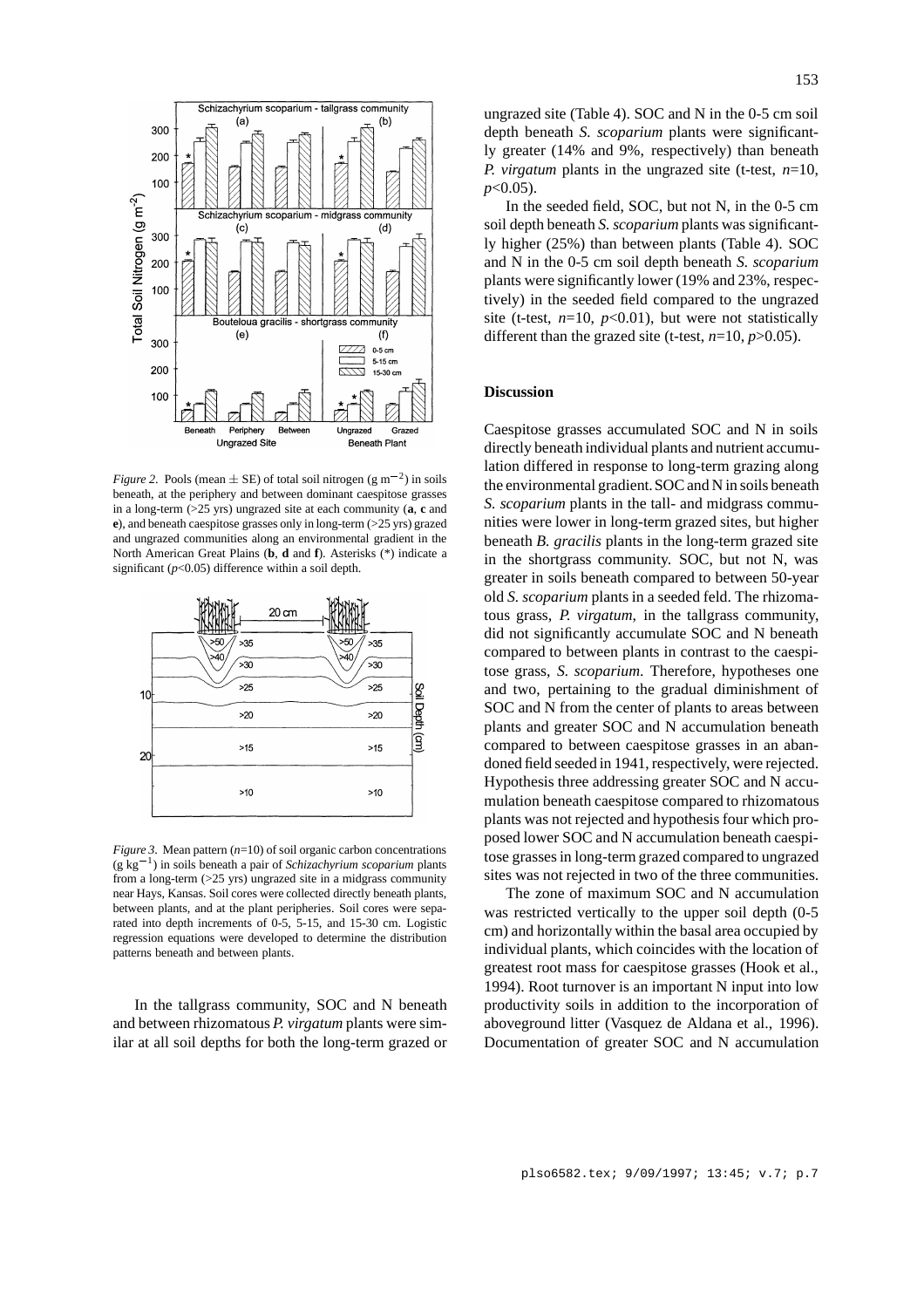beneath compared to between caespitose grasses is in agreement with previous investigations conducted in this region (Burke et al., 1995; Hook et al., 1991; Kelly et al., 1996; Vinton, 1994; Vinton and Burke, 1995), but these results further illustrate the fine-scale pattern of soil heterogeneity induced by nutrient accumulation directly beneath individual caespitose grasses (e.g. Schlesinger et al., 1996). The fine-scale pattern of SOC and N accumulation beneath individual caespitose grasses very likely results from both root and shoot organic matter input (Vasquez de Aldana et al., 1996) and deposition of plant litter redistributed from surface soils between plants during the long life-span of these grasses (e.g. Coppinger et al., 1991).

The dynamics of SOC and N accumulation in soils beneath a caespitose grass (*S. scoparium*) in the seeded field of the midgrass community indicate that SOC accumulates more rapidly than total N. It is not unexpected that SOC would accumulate more rapidly than N based on large inputs of carbon-rich litter from root and canopy turnover and deposition of redistributed plant litter. A comparable rate of SOC accumulation was documented beneath *B. gracilis* plants in fields abandoned for a comparable time period (53 yrs) in the shortgrass community (Burke et al., 1995). However, it is difficult to envisage the adaptive value of nutrient accumulation on a decadal time scale given an estimated maximum longevity of 30-80 years for caespitose grasses (Briske and Derner, 1997; Gatsuk et al., 1980).

The caespitose species, *S. scoparium*, induced greater fine-scale soil heterogeneity in the tallgrass community than did the rhizomatous species, *P. virgatum*. This difference corroborates the patterns of soil heterogeneity that have previously been documented for these distinct grass growth forms in the shortgrass (Vinton and Burke, 1995) and tallgrass communities (Vinton, 1994) that we investigated. One potential explanation for less plant-induced soil heterogeneity associated with *P. virgatum* is that this species possesses short, long-lived rhizomes that are known to function as sites of carbon and nitrogen storage (Hartnett, 1989, 1993). Consequently, this species may accumulate resources primarily in rhizomes, rather than soils, to maintain dominance in the tallgrass community. However, direct comparisons of nutrient storage pools within rhizomes and soils beneath caespitose grasses have not been conducted. A second potential explanation for the occurrence of less plant-induced soil heterogeneity associated with the rhizomatous grass growth form is based on the diffuse spatial arrangement of tillers within a large basal area (Briske, 1991). This canopy architecture may not concentrate and capture redistributed organic matter as effectively as the more compact caespitose grass growth form. In addition, greater primary productivity and uniform plant cover in the tallgrass community than in either the midor shortgrass community (Sims et al., 1978), may further minimize the development of plant-induced soil heterogeneity.

Smaller pools of SOC and N beneath caespitose grasses in long-term grazed compared to ungrazed sites of the tall- and midgrass communities may be related causally to grazing-induced modifications of population structure of *S. scoparium*. Intensively grazed caespitose grass populations are frequently characterized by higher densities of plants with smaller mean basal areas compared to ungrazed populations (Briske and Richards, 1995; Butler and Briske, 1988; Pfeiffer and Hartnett, 1995). Intensive grazing may decrease organic matter input into soils in the immediate vicinity of grasses and eventually reduce nutrient pools beneath individual plants by limiting availability of photosynthetic and/or meristematic tissue necessary for growth (e.g., Briske and Richards, 1995). This may potentially suppress the ability of caespitose grasses to accumulate nutrients, monopolize resources, and maintain dominance. However, a reduction in SOC and N pools would require several years based on the time required for soil organic matter turnover in temperate regions (Burke et al., 1987; Schimel et al., 1994). Therefore, grazing-induced population degradation of caespitose grasses in tall- and midgrass communities must initially be mediated by the suppression of plant function because population structure can be modifed by intensive grazing within a shorter time frame (Butler and Briske, 1988).

Grazing-induced modifications to population structure may indirectly mediate nutrient accumulation beneath caespitose grasses in tall- and midgrass communities because ungrazed populations with a higher proportion of large plants may produce and incorporate greater amounts of organic matter into soils and more effectively capture redistributed organic matter. In contrast, long-term grazing in the shortgrass community results in larger plant basal areas for *B. gracilis* (Milchunas et al., 1989), which may be partially responsible for greater SOC and N accumulation beneath individual plants in the grazed site of the shortgrass community. Increases in SOC and N have been documented in previous investigations in a shortgrass (Vokhiwa, 1994) and nearby midgrass communi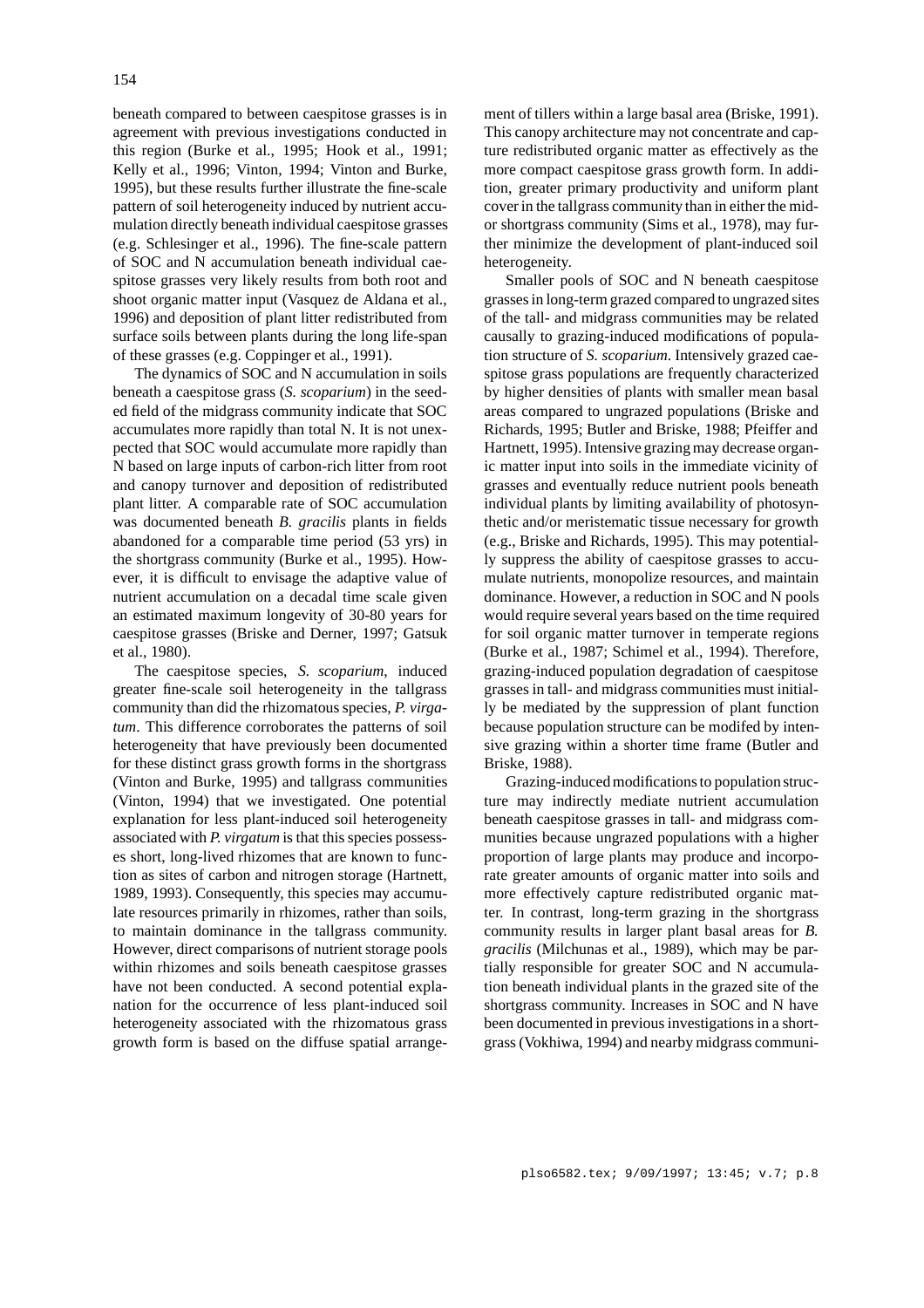ty (Manley et al., 1995). However, other investigators have not found significant differences in SOC and N between grazed and ungrazed sites in the shortgrass community (Burke et al., 1997).

The interpretation of a grazing-induced suppression of plant function, rather than a direct reduction of nutrient accumulation, is supported by a disproportionate decrease in tiller number  $plant^{-1}$  compared to SOC and N pools for *S. scoparium* plants in the long-term grazed sites for both the tall- and midgrass communities. Lower tiller number plant<sup> $-1$ </sup>, while SOC and N pool sizes remained relatively constant, suggest that grazing suppressed tiller number plant<sup>-1</sup> to less than maximum numbers potentially supported by resource availability. Grazing is known to reduce tiller recruitment, tiller number  $plant^{-1}$ , and basal area in *S. scoparium* (Butler and Briske, 1988; Murphy and Briske, 1992), while *B. gracilis* is much more resistant to grazing (Milchunas et al., 1989). Tiller number  $plant^{-1}$  and SOC and N pools were proportionately greater beneath *B. gracilis* plants in long-term grazed compared to ungrazed sites which maintained similar concentrations of SOC and N tiller<sup>-1</sup> plant<sup>-1</sup>. This correlative relationship between nutrient accumulation beneath plants and tiller number plant<sup> $-1$ </sup> suggests that the magnitude of nutrient accumulation may partially regulate plant structure. However, nutrient accumulation beneath plants has not been demonstrated to directly increase plant growth or fitness (Aguilera and Lauenroth, 1995). In addition, availability of inorganic N may potentially decrease with increasing amounts of total N because of greater N immobilization (Ihori et al., 1995).

Contrasting plant responses to grazing at various locations along the environmental gradient are substantiated by previous investigations (e.g. Hartnett, 1989; Milchunas et al., 1989) and support the generalized grazing model proposed by Milchunas et al. (1988). This model hypothesizes that grazing will increase plant species diversity in mesic, but not semiarid grasslands with long evolutionary histories of grazing. Greater species diversity may potentially be associated with a grazing-induced reduction of *P. virgatum* and *S. scoparium* dominance in the tallgrass community, and *S. scoparium* dominance in the midgrass community. However, continued dominance of *B. gracilis*in grazed sites of the shortgrass community may potentially constrain increases in species diversity. The selection pressures of grazing and aridity which are central to the generalized grazing model (Milchunas et al., 1988), may have also influenced the ability of caespitose

grasses to accumulate nutrients in soils beneath them by mediating grazing resistance, competitive ability and population structure.

#### **Acknowledgements**

Research was supported by a USDA Rangeland Special Grant (92-38300-7459) and the Texas Agricultural Experiment Station. The authors acknowledge the assistance of E Miller, B Hays, and B Hendon with data collection and sample preparation, O Jenkins for providing statistical advice, and I Burke, R Jackson, D Milchunas, M Vinton, and H de Kroon, for constructive evaluations of earlier drafts of the manuscript. We thank D Hartnett (Kansas State University), R Nicholson (Ft Hays State University), and D Milchunas and M Lindquist (Colorado State University) for assistance with identification and access to field sites.

#### **References**

- Aguilera M O and Lauenroth W K 1995 Influence of gap disturbances and type of microsites on seedling establishment in *Bouteloua gracilis*. J. Ecol. 83, 87–97.
- Bark D 1987 Konza Prairie Research Natural Area, Kansas. *In* The Climates of the Long-Term Ecological Research Sites. Ed. D Greenland. pp 45–50. Institute of Arctic and Alpine Research, Occasional Paper Number 44. University of Colorado, Boulder, CO.
- Belsky A J, Amundson R G, Duxbury J M, Riha S J, Ali A R and Mwonga S M 1989 The effects of trees on their physical, chemical and biological environments in a semi-arid savanna in Kenya. J. Appl. Ecol. 26, 1005–1024.
- Briske D D 1991 Developmental morphology and physiology of grasses. *In* Grazing Management: an ecological Perspective. Eds. R K Heitschmidt and J W Stuth. pp 11–26. Timber Press, Portland, Oregon.
- Briske D D and Derner J D 1997 Clonal biology of caespitose grasses. *In* Population Ecology of Grasses. Ed. G Cheplick. Cambridge University Press, Cambridge (*In press*).
- Briske D D and Richards J H 1995 Plant responses to defoliation: A physiological, morphological, and demographic evaluation. *In* Wildland Plants: Physiological Ecology and Developmental Morphology. Eds. D J Bedunah and R E Sosebee. pp 635–710. Society for Range Management, Denver, CO.
- Burke I C, Lauenroth W K and Coffin D P 1995 Soil organic matter recovery in semiarid grasslands: Implications for the conservation reserve program. Ecol. Appl. 5, 793–801.
- Burke I C, Reiners W A, Sturges D L and Matson P A 1987 Herbicide treatment effects on properties of mountain big sagebrush soils after fourteen years. Soil Sci. Am. J. 51, 1337–1343.
- Butler J L and Briske D D 1988 Population structure and tiller demography of the bunchgrass *Schizachyrium scoparium* in response to herbivory. Oikos 51, 306–312.